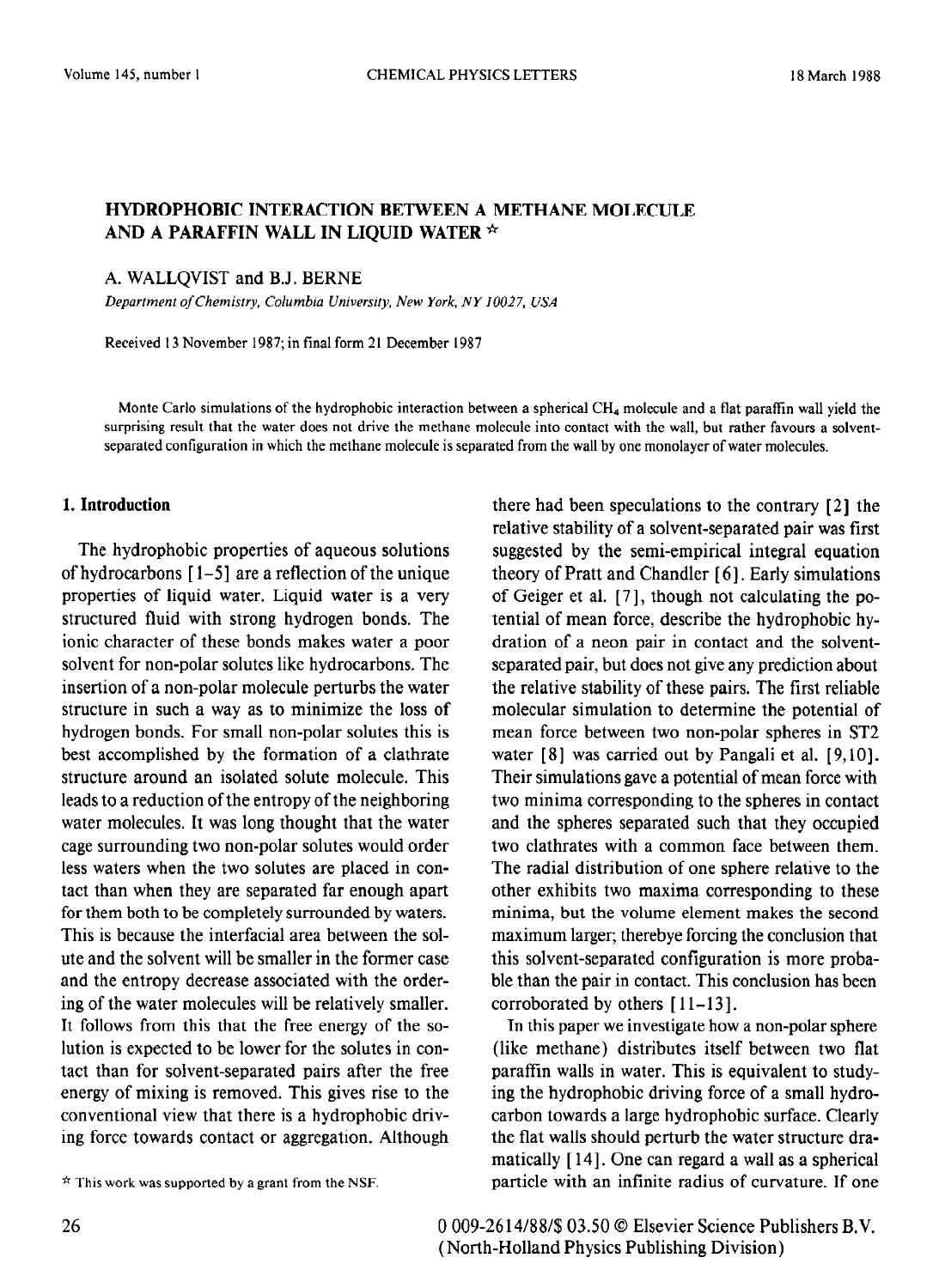considers a small sphere near a large sphere it is difficult to anticipate the result. One cannot form two clathrates around the "large" sphere and the small sphere. One might argue that the free energy will be lower for the small sphere in contact with the large sphere than for the solvent-separated case. The simulations reported here are therefore very interesting because the solvent-separated free energy minimum is found to be much lower than the minimum corresponding to contact. Thus even here there is no strong driving force towards contact. If these simulations turn out to disagree with experiments it will be because several important things are left out of the potential models. These are discussed in section 4.

Systems of pure water between walls have been studied previously by a number of investigators using computer techniques [ 15-221. The liquid-vapor interface has been studied [ 23,241 as well as the liquid-ice interface [25]. Dissolved ions [26,27] have also been studied, but no measurements of the solute potential of mean force relative to the walls have been done previously.

## 2. Methodology

We have used computer simulations of a small water system to study the hydrophobic effect on the molecular level. The system is specified by the interaction potentials between all the molecular species and the position of the walls relative to one another. The paraffin walls are the same as used by Lee et al.  $[14]$ , i.e. two flat walls located at  $2L$ , where  $L= 11.81$  Å, from each other. The water-wall interaction was taken to be  $V_{ww}(z) = a_1/z^9 - a_2/z^3$ , where z denotes the distance between the wall and the oxygen of a water molecule. The parameters  $a_1 = 4170$ kcal mole<sup>-1</sup>  $\AA^9$  and  $a_2=18.2$  kcal mole<sup>-1</sup>  $\AA^3$  correspond to a water-paraffin interaction [ 141. A methane-wall interaction potential was constructed from Lennard-Jones parameters [ 281 for a sheet of methane molecules interacting with another methane. This potential was parameterized for a single site methane molecule as  $V_{\text{mw}}(z) = b_1/z^{10} - b_2/z^4$ where  $b_1 = 145171$  kcal mole<sup>-1</sup>  $\AA^{10}$  and  $b_2 = 154.388$ kcal mole<sup>-1</sup>  $\AA^4$ . Thus a flat as opposed to a real, corrugated surface is used. For simplicity we treat the methane molecule as a sphere. It is a simple matter to simulate a more realistic methane-water interaction [29,30], but since we are interested in the general behaviour this refinement has been left out. Thus the methane-water interaction was modeled as a Lennard-Jones interaction with parameters fitted to give correct Henry's law behaviour [6]. Finally the water-water interactions were modeled by a refined water model allowing for internal vibrations, RWK2-M, developed by Watts and co-workers [31-33] which has been shown to yield good agreement with both thermodynamic and spectroscopic data. All interactions were spherically truncated at a distance of 8.2 Å and the temperature was set to  $300$ K. Thus with the exception of a change in water-water interactions we have elected to study the same *model* system as Lee et al. [14], i.e. with spherical truncation of the interactions at a distance much less than the extent of the entire system #I.

The Metropolis Monte Carlo [34] algorithm was used to sample the 2 16 molecules in the system, augmented by preferential sampling [29,35,36] of the dissolved methane and solvent molecules around the solute. In order to avoid the sampling problems with only one solute, an umbrella sampling scheme was used [ 9,36,37]. This is equivalent to carrying out several simulations where the solute is confined by a harmonic potential to a small window along the normal of the wall and then piece together, from these snippets, a full wall-methane distribution. The additional constraint imposed by the restoring potential is corrected for in the sampling weights of each configuration. In the pure water system between the walls the initial ice configuration was equilibrated until all remnants of the initial structure was gone. Then the simulation was run for an additional 40K passes to ensure good statistics (one pass consists of a trial of each of the particles in the system). For the

 $*$ <sup>1</sup> Recent simulations of Valleau and Gardner [21,22] reported problems in the convergence of simulations of a pure water system confined between two hard walls at room temperature. Although our system is different we encounter only minimal problems of this nature. We ascribe this difference to the problem of long range correlations imposed on these types of model systems when the range of molecular interactions are of the same size as the system investigated. Increasing the potential cutoffs in our system does indeed introduce similar correlations to Valleau and Gardner.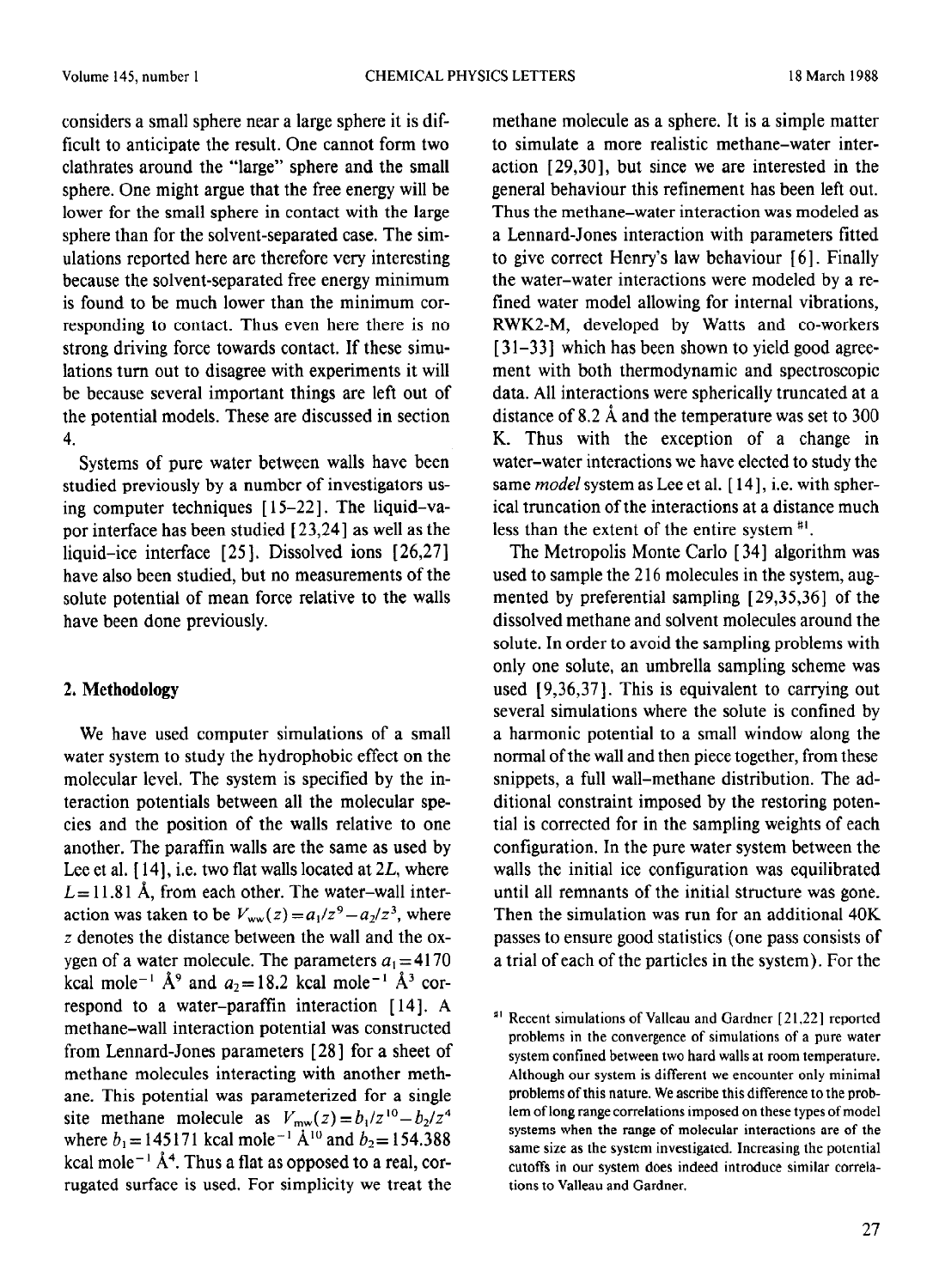methane solvation 12 windows were used along the wall normal to calculate the distribution function, where each window was sampled for IOK passes. In this case a pass consists of  $N$  trial moves with the proviso that the solute and molecules around the solute have been preferentially sampled.

# 3. **Results and discussion**

#### 3.1. *Pure systems*

In order to fully characterize the system we initially carried out a Monte Carlo simulation of the pure system without a solute. Long runs were performed from an initial ice-like structure to the fully converged, liquid-like, system. The build up of water density near the walls is best studied looking at the wall-oxygen correlation function along the wall normal. Fig. 1 shows both the true distribution and the symmetric distribution obtained by folding the true distribution along the midway point between the walls. The slight asymmetry is comparable to what Lee et al. [14] found for their system using the rigid



Fig. 1. The correlation function  $g_{wall-oxygen}(z)$  relative to liquid densities. The wetting of the walls is seen as a buildup of oxygen density near the walls. Roughly six peaks can be seen in the figure corresponding to six water layers. At midpoint the liquid has obtained liquid densities and the influence of the walls is negligible for this system. The difference between the folded and non-folded distribution gives an indication of the error of the distribution function. The error bars are around 10%.

 $ST2$  water-water potential  $[8]$ , and is an indication of the intrinsic error in the simulation. We have used the symmetrized system for the evaluation of all further quantities.

The system consists of six layers of water molecules between the walls with a liquid-like density in the middle region of the system. The first peak nearest to the wall is larger than the others but is smaller than the first peak in the oxygen-oxygen radial distribution of pure water. The wall breaks the underlying tetrahedral structure of the liquid, reducing the number of hydrogen bonds available to interfacial water. As the lost hydrogen bond on the average points into the wall an interfacial water is repulsed by the wall. This creates the additional buildup of water density near the surface seen in fig. 1. The strong hydrogen bond network makes water a very cohesive fluid. Lennard-Jones particles with parameters of the oxygen-oxygen interaction in ST2 water [8] are much less cohesive than liquid water and simulations of these entities in the same geometry show a strong build up of particles at the wall, in fact the liquid is depleted in the middle.

The angular distribution of the dipole and OH vector of the water molecule with respect to the inward wall normal is shown in fig. 2 for the interfacial region and the bulk. The interfacial region corresponds to the first solvent peak closest to the wall in fig. 1, and the bulk region correspond to the rest of the liquid. Further subdivision of the bulk yielded no additional information regarding the orientational behaviour. The bulk region shows a random orientation with respect to the wall normal for both the dipole and the OH vector as expected. The OH angular distribution at the interface has a maximum at the parallel orientation to the surface but pointing slightly into the liquid, two secondary peaks at the almost parallel or almost antiparallel orientation to the surface normal are also seen. The water dipole orientational distribution is broader than the OH distribution and tend to orient approximately parallel to the surface with a slight preference of pointing slightly outward from the liquid. This is an indication of a rather ordered interface where the first wall layer of the waters have reoriented themselves to develop a maximum number of hydrogen bonds with the bulk waters.

The structure of water near the paraffin wall is very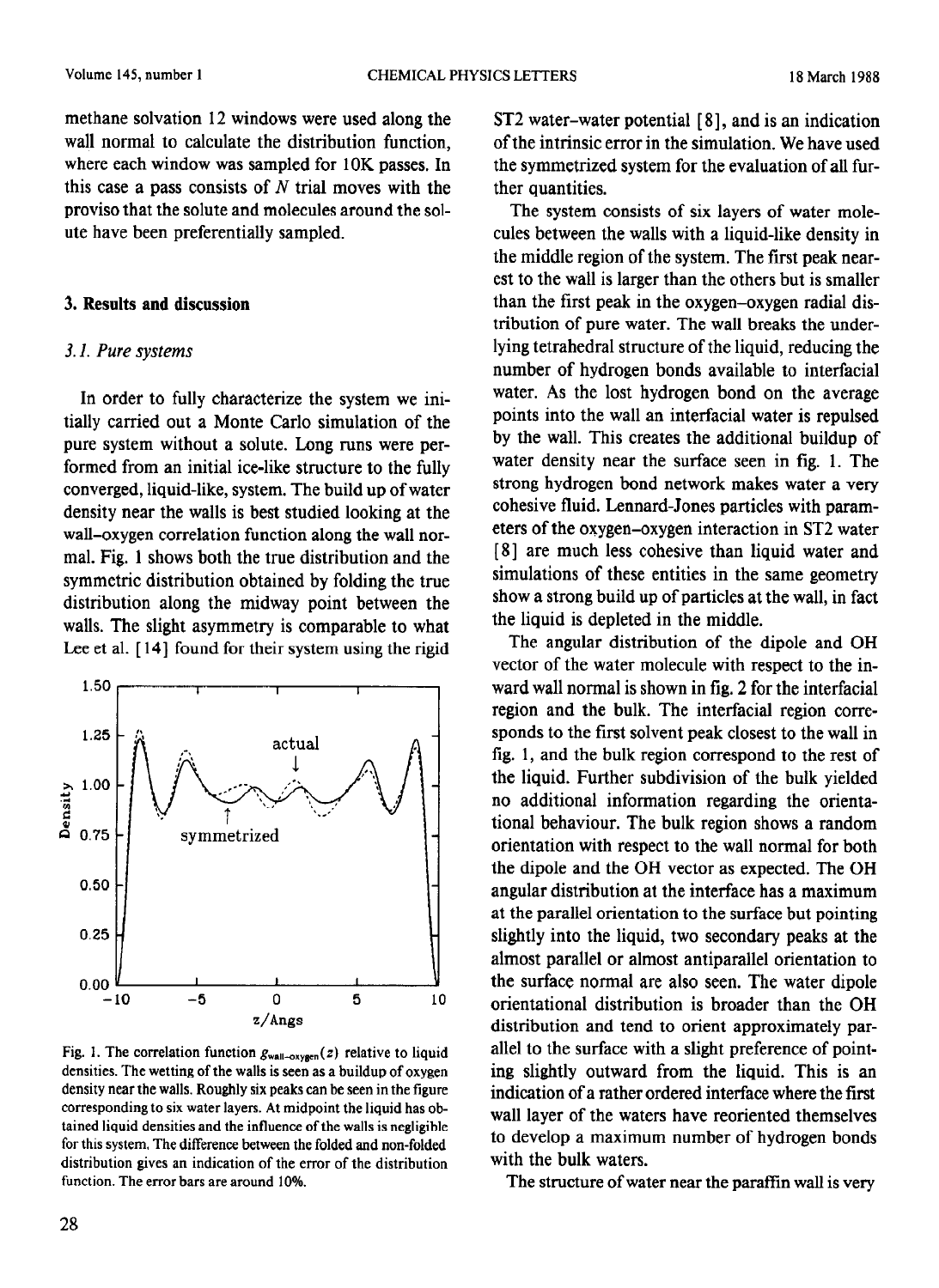

Fig. 2. The orientational correlation function of the internal OH bond and dipole of the water molecules with the normal of the paraffin walls for bulk and interface regions. A value of  $+1.0$ corresponds to a given vector pointing into the fluid, 0.0 parallel, and  $-1.0$  of a vector pointing into the wall. The interface region corresponds to the first peak of water density around the walls, bulk region includes all other water molecules in the system. The bulk orientation is random for both the dipole and the OH director. The interface regions show a tendency for the OH bonds to lay flat on the surface with a few bonds perpendicular to the surface. The dipole orientation is somewhat more pointing inwards than the OH distribution but with no dipoles pointing either straight in or our from the surface.

similar to that found by Lee et al. [14] even though the water-water potential is different. The almost flat interface can be constructed by using two idealized tetrahedral structures in which to orient the water and is consistent with the orientational distribution in fig. 1. In general there is an avoidance of water molecules having their OH bond, or their dipole vector pointing directly into the wall.

In ref.  $[14]$  the oxygen distribution using the ST2 model of water relative to the wall is similar to our results, with the difference that the RWK2-M water model used here has a slightly reduced first oxygen peak. The orientational ordering of the waters persist further into the fluid for the rigid ST2 model than the flexible RWK2-M water. This is a general reflection of the more ordered structure of the ST2 model of water in general.

Around a spherical non-polar solute in bulk water the surrounding waters can straddle the surface while

maintaining the hydrogen bonded network characteristic of bulk water [ 7,10,38]. At a flat surface the waters need to reorient such that their OH bonds assume a more parallel orientation with respect to the wall in order to be able to maximize their hydrogen bonding with the fluid. This is of course consistent with the cage building that is permissible around a spherical solute as opposed to a large flat surface.

### 3.2. *Methane solvation*

A spherical particle representing methane was inserted into the water between the paraffin walls in order to study the distribution of the methane relative to the wall. The methane molecule was treated as a structureless Lennard-Jones particle interacting with only the oxygen atom of the water molecule. Allowing the solute to roam freely in solution would have caused severe problems in sampling all relevant wall distances. To prevent this, the specific umbrella sampling scheme employed by Pangali et al. [19] was used. Separate simulations were carried out for a set of overlapping harmonic windows along the wall normal, where the methane molecule was confined. The distribution was then reconstructed as spelled out in ref. [ 91.

The methane wall probability distribution,  $P(z)$ , is shown in fig. 3. For reference the gas-phase methane-wall distribution (obtained from  $P(z) =$  $A e^{-\beta [V(z) + V(L-z)]}$ , where  $V(z)$  is the methane-wall interaction potential,  $\beta = 1/kT$ , and *A* is a normalization constant) is also shown. The two maxima displayed correspond respectively to the methane in contact with the wall (first peak from right) and the methane separated from the wall by a single water molecule. The solvent-separated configuration is clearly more probable. In this configuration one water molecule is situated between the wall and the methane. The water trapped between the methane and the wall has both of its OH bonds parallel to the wall, enabling it to engage in three hydrogen bonds with the closest waters constituing the cage around the methane. Any other water orientation would either have to point one of its hydrogens directly into the wall or into the methane, thus decreasing the number of hydrogen bonds available to that water. The first peak of the methane-wall distribution, the con-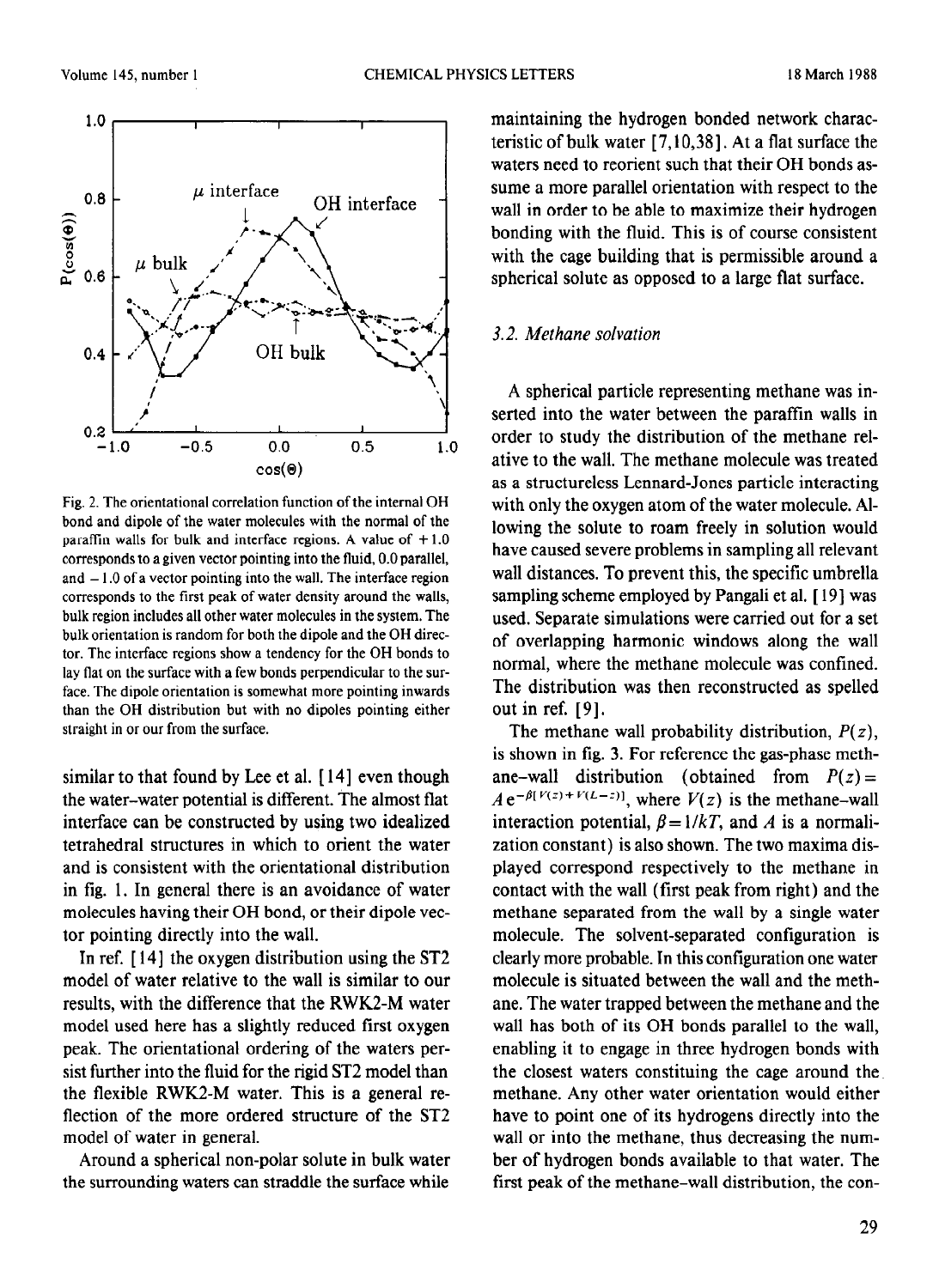

Fig. 3. The distribution function of methane molecules relative to the wall for the gas phase and the solvent phase. In the gas phase there is only one maximum corresponding to the wall contact separation, whereas in solution the methane behaviour is more complex. The appearance of the second, larger peak shows the solvent-separated configuration to be the preferred one. The second peak position is approximately one water diameter in from the surface. Graphs are drawn with equal area to facilitate comparison. The error can be estimate to be around 10% for the solvent phase graph.

tact separation, has been pushed towards the wall relative to the gas phase.

The stability of the solvent-separated configuration is similar to what was found previously for a system of two inert solutes in bulk water  $[9,10,12,13]$ . There it was shown that the water cage surrounding the two solutes was most stable with two interconnecting cages placing a water molecule between the solutes [ 7,10,38].

The potential of mean force  $W(z)$  is defined as the reversible work required to bring the methane molecule from infinite separation to a distance z away from the wall. This corresponds to the Helmholtz free energy. Given the probability distribution  $P(z)$  in fig. 3  $W(z)$  is determined up to a constant shift in energy by

$$
W(z) = -\beta^{-1} \ln P(z) + C. \tag{1}
$$

In order to isolate the *solvent* contribution to the hydrophobic effect we can remove the effect of the wall by subtracting off the methane-wall potential,



Fig. 4. (a) The potential of mean force in units of kcal mol<sup>-1</sup> for the condensed phase where the contributions from the methane -wall interactions have been removed. There is no large minimum corresponding to the first peak in fig. 3, indicating that the wall contact separation is mainly due to the methane-wall interaction. The solvent-induced minimum is clearly seen. The picture corroborates the conclusion of the more stable solventseparated minimum for the non-polar molecule when immersed in a water like solvent. The sharp dropoff at  $9 \text{ Å}$  reflects the fact that in the absence of the walls the methane would like to float on top of the water layer. (b) The potential of mean force in units of kcal mole-' for the system where the methane-wall interaction is purely repulsive. Here the wall contact minima is seen to be very shallow and unstable relative to the much deeper solventseparated configuration.

 $V_{\rm mw}(z)$ , from the potential of mean force,

$$
\Delta W(z) = W(z) - [V_{\text{mw}}(z) + V_{\text{mw}}(L - z)].
$$
 (2)

In fig. 4a  $\Delta W(z)$  is shown. As there is now only one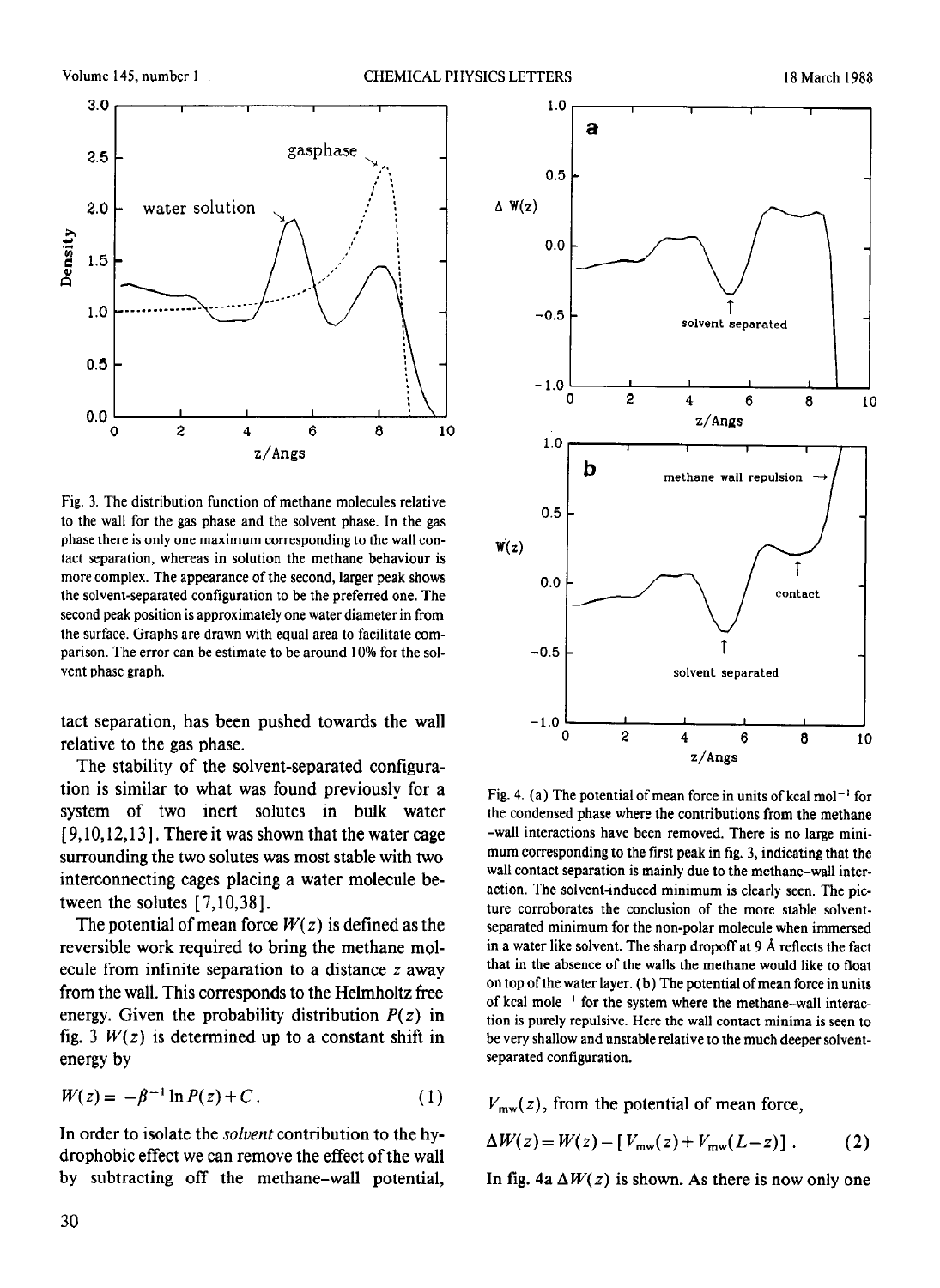strong relative minimum within the range of fluid we see that the first peak in fig. 3 was mainly due to the attractions of the methane-wall potential. There is now a new weak local minimum corresponding to contact between methane and the wall. The deep minimum at the wall results from the fact that in the absence of a wall-methane potential the methane would like to float on the surface of the water. If the methane-wall interaction is taken to be a purely repulsive potential corresponding to the CWA [39,40] truncation of  $V_{\text{mw}}(r)$ , the potential of mean force will be given by

$$
W'(z) = \Delta W(z) + V_{\text{mw}}^{\text{WCA}}(z) \tag{3}
$$

This is shown in fig. 4b. Here we clearly see that there is a very shallow minimum representing the contact between the sphere and wall, and a much deeper minimum representing a solvent-separated configuration where the sphere is separated from the wall by one water molecule.

The hydration cage of the methane is stabilizing the configuration in which the methane molecule is located one hydration shell away from the wall. The water molecule separating the methane from the wall is essentially oriented with its OH bonds parallel to the surface. This enables the water molecule to maximize the number of hydrogen bonds it can engage in. The avoidance of the wall contact state is a property of the water since in the gas phase the solute is preferentially located at the wall. Thus the ability of the solvent to accommodate the solute molecule and remain hydrogen bonded determines that the solute will be solvent separated from the wall.

#### 4. **Conclusions**

Neat liquid water between two flat parallel paraffin walls slightly wets the walls. As expected the effect of the walls is most noticeable in the first solvation layer; and the water molecules midway between the walls behave as in bulk water. The majority of water molecules in the first layer are oriented with the OH bonds of the water molecules pointing parallel to the wall. This maximizes the number of hydrogen bonds.

We have shown that a hydrophobic solute is not  $[1]$  C. Tanford, The hydrophobic effect: formation of micelles forced into contact with the wall by the water. The and biological membranes (Wiley, New York, 1973).

ability of the interfacial water molecules to retain their hydrogen-bonded network stabilizes a solventseparated configuration, and gives rise to a global minimum in the potential of mean force.

It would be desirable to determine how sensitive the solvent-separated configuration is to changes in the interaction potentials. In particular the cooperative nature of water solvation has not been fully investigated [41-431. Most liquid water properties can be reproduced by effective two-body potentials [44], but these models do not simultaneously reproduce properties of water clusters and bulk water. Thus a water model with a charge distribution constructed to yield an effective liquid dipole moment will invariably give too high a dipole moment for a monomer or a cluster. Interfacial properties should be especially sensitive to these problems as the electrostatic character of interfacial water should be somewhere between that of a monomer and that of a liquid state molecule. A correct treatment of the electrostatics of water would include self-consistent manybody polarization forces  $[41]$ , which could change the water structure at the walls from what is found here. The change might weaken the hydrogen-bonded network near the wall, as the dipoles of the interfacial water would be smaller than in bulk water. This could have an effect of increasing the solvent driving force on a methane molecule towards the wall.

It is worth commenting that a real surface is bumpy. It is possible that the hydrogen-bonded network is sufficiently perturbed near a realistic bumpy surface and that there will be a greater driving force toward contact with the wall. This remains to be seen.

As matters now stand the picture that emerges from consideration of water models with two-body interactions, is that there is a hydrophobic driving force pushing non-polar spheres towards a solvent-separated free energy minimum with the wall and not towards contact as more primitive theories would have it. This picture may change when more realistic many-body potentials are adapted.

#### **References**